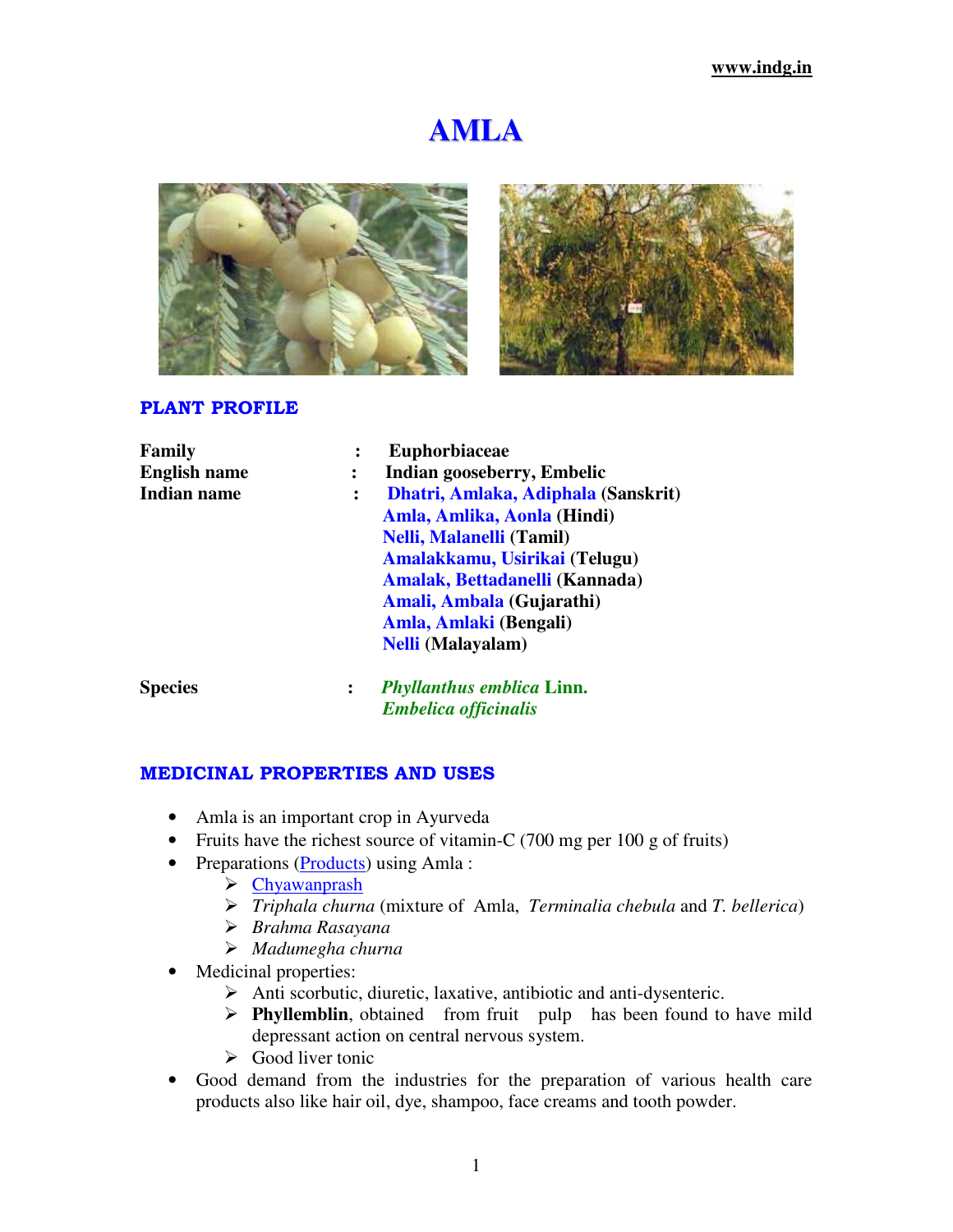# PRODUCTION TECHNOLOGY

## **Soil**

- Light and medium heavy soils
- Avoid purely sandy soil
- The tree is well adapted to dry regions and can also be grown in moderate alkaline soils also.

# **Climate**

- It is a tropical plant.
- Annual rainfall of 630-800 mm is ideal for its growth.
- The young plant up to the age of 3 years should be protected from hot wind during May-June and from frost during winter months.
- The mature plants can tolerate freezing temperature as well as a high temperature up to  $46^{\circ}$ C.

# **Varieties**

- > Banarasi
- $\triangleright$  Chakaiya
- $\triangleright$  Francis
- $\triangleright$  NA-4 (Krishna)
- $\triangleright$  NA-5 (Kanchan)
- $\triangleright$  NA-6
- $\triangleright$  NA-7 (Promising variety)
- $\triangleright$  NA-10
- $\triangleright$  BSR-1 (Bhavanisagar).

# **Inputs**

| S.No. | <b>Materials</b>             | Per acre | Per hectare |
|-------|------------------------------|----------|-------------|
|       | Number of seedlings (grafts) | 200      | 500         |
| 2     | Farm Yard Manure (t)         |          |             |
|       | Fertilizers (kg)             |          |             |
|       | N                            | 90       | 225         |
|       | $P_2O_5$                     | 120      | 300         |
|       | $K_2O$                       | 48       | 120         |

**Note:** 15 kg FYM and 0.5 kg phosphorus should be applied to each pit before planting. Application of 30 g of nitrogen each year during September - October upto 10 years for each tree is recommended.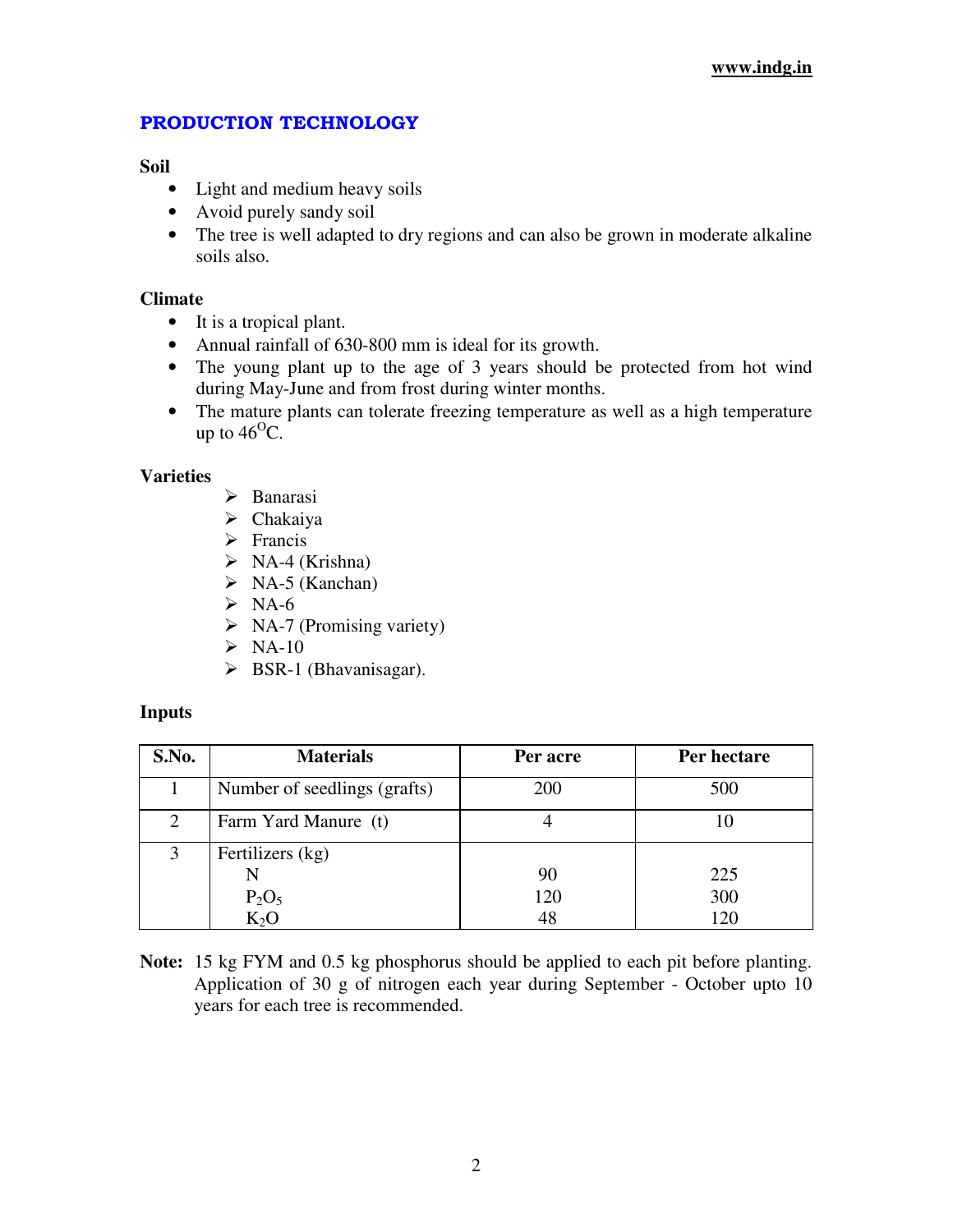# Cultivation techniques

# **Planting**

- $\triangleright$  Dig pits of 1 m<sup>3</sup> during May-June at a distance of 4.5 m x 4.5 m
- E Leave for 15-20 days exposing to sunlight.
- $\triangleright$  Each pit should be filled with surface soil mixed with 15 kg farm yard manure and 0.5 kg of phosphorus before planting the grafted seedlings.

**Important Note:** Plant at least 3 varieties in a ratio of 2:2:1 for the purpose of pollination and maximum yield. For e.g. in an acre, plant 80 grafts of NA-7, 80 grafts of Krishna and 40 grafts of Kanchan for best results.

# **Irrigation**

Young plants require watering during summer months at 15 days interval till they are fully established. Watering of bearing plants is advised during summer months at biweekly interval. After the monsoon rains, during October - December about 25-30 litres of water per day per tree through drip irrigation should be given.

## **Training and pruning**

Leaving only 4-5 well shaped branches with wide angle at about 0.75 m from the ground level, other dead, diseased, week crisscrossing branches and suckers should be pruned off at the end of December.

#### **Mulching and Intercropping**

During summer, the crop should be mulched with paddy straw or wheat straw at the base of the tree up to 15-20 cm from the trunk. Inter crops like green gram, black gram, cow pea and horse gram can be grown up to 8 years.

#### **Plant Protection**

| Major insect $\therefore$ | Bark Eating Caterpillar ( <i>Inderbella tetronis</i> ) |
|---------------------------|--------------------------------------------------------|
| Major disease:            | Rust (Ravenellia emblicae)                             |

## **Schedule**

- 1. Injection of Endosulphon 0.05% or Monocrotophos 0.03% in holes and plugging with mud is effective in protecting the tree against bark eating caterpillar.
- 2. Spraying of Indofil M-45 @ 0.3% twice, first in early September and second 15 days after first application controls the spread of rust.

## **Harvesting and Yield**

- $\triangleright$  Amla tree starts bearing after 2 years of planting.
- $\triangleright$  The fruits are harvested during February when they become dull greenish yellow from light green.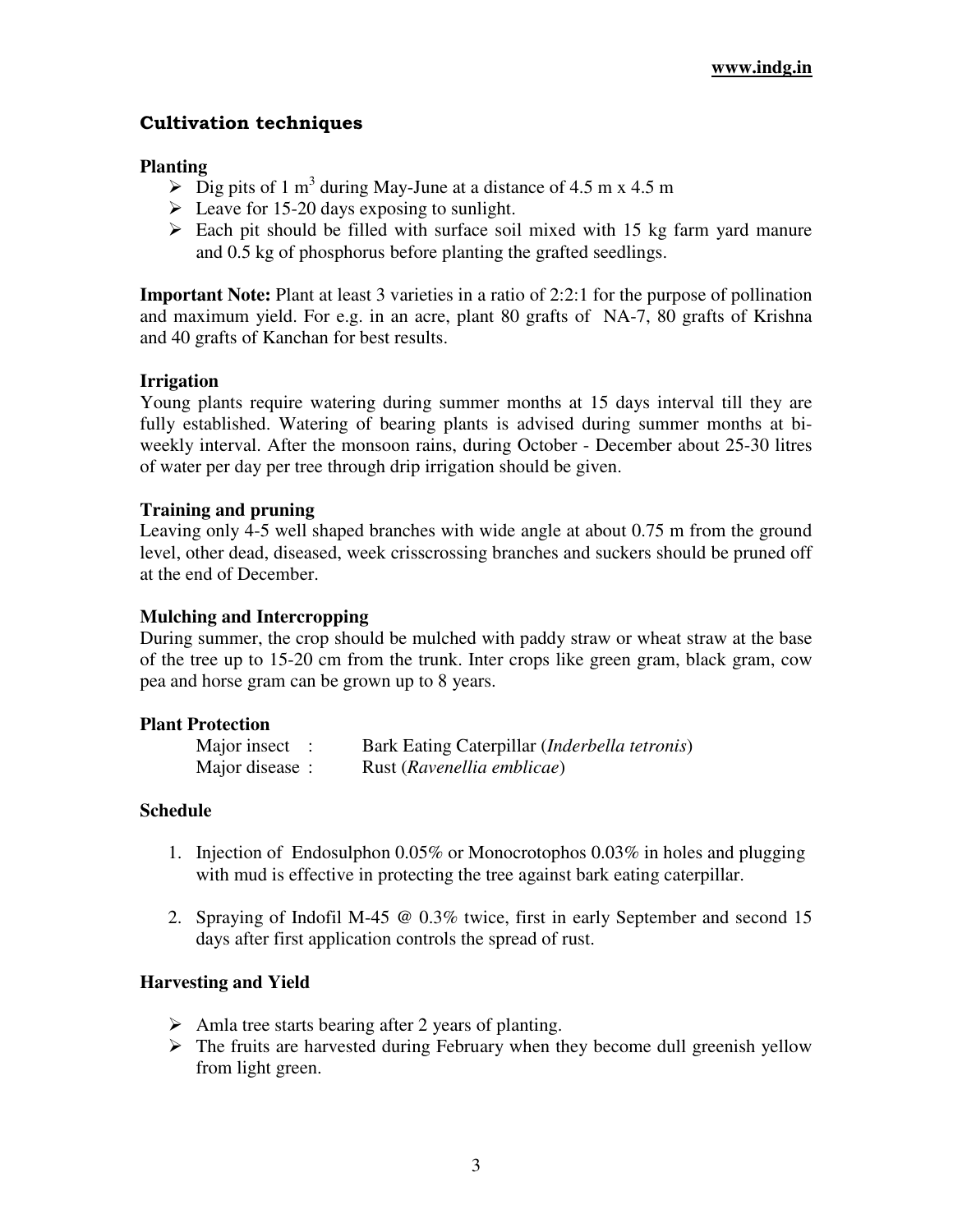- $\triangleright$  The mature fruits are hard and they do not fall at gentle touch and therefore vigorous shaking is required.
- $\triangleright$  Fruits can also be harvested using long bamboo poles attached with hooks.
- $\triangleright$  A mature tree of about 10 years will yield 50-70 kg of fruit.
- $\triangleright$  The average weight of the fruit is 60-70 g and 1 kg contains about 15-20 fruits.
- $\triangleright$  A well maintained tree yields up to an age of 70 years.



**Dried Amla fruit**

# **PRODUCTS**

# **1. Home made products**



**Amla pickle Amla burfi Murraba & Laddu**